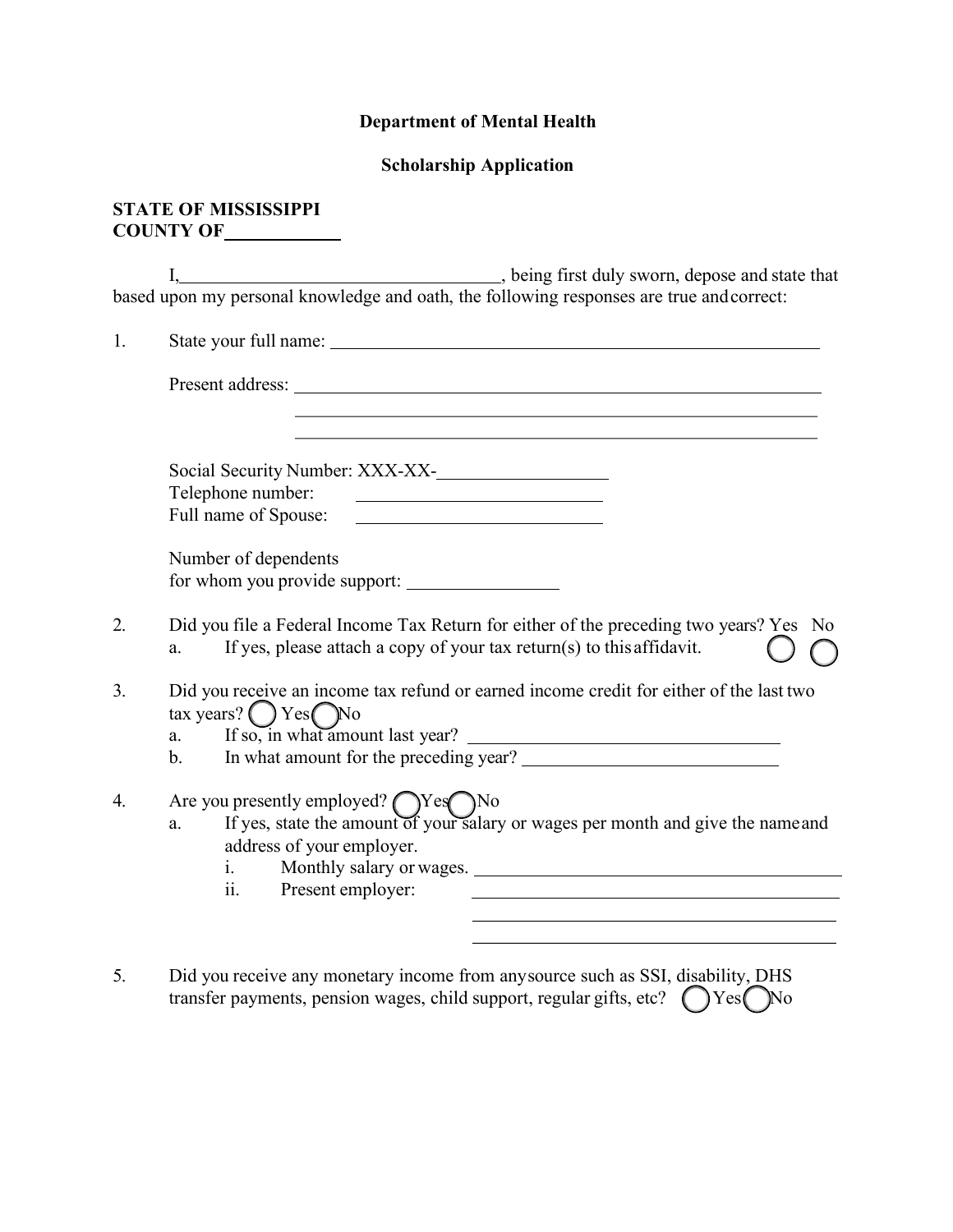- a. If yes, state the amount of income received on a monthly basis and the source:
- 6. Have you received within the past twelve months any income from a business, profession or other form of self-employment, or in the form of rental payments, interest, dividends or other source?  $\bigcap$ Yes  $\bigcap$ No
	- a. If yes, describe each source of income and state the amount received fromeach during the past twelve months.
- 7. Do you own any cash or have a checking or savings account?  $\left(\begin{array}{c} \gamma \ \end{array}\right)$  No a. If yes, state the name of each bank or financial institution where an account is
	- maintained, each account number and the balance in each account.
- 8. Do you own any personal property, including but not limited to stock, bonds, promissory note, motorized vehicle of any type, jewelry, guns, boats, trailers or other property (excluding ordinary household furnishings, common personal effects and clothing)? Yes No
	- a. If yes, describe the property and state its approximate value. If additional space is required, please use an additional sheet of paper.

| Property | Value | Amt. of debt secured by this property |
|----------|-------|---------------------------------------|
|          |       |                                       |
|          |       |                                       |
|          |       |                                       |

- 9. Do you own an interest of any kind in any real estate?  $\bigcap$  Yes  $\bigcap$  No
	- a. If yes, describe the real property and state its approximate value. If additional space is required, please use an additional sheet of paper.

| Property | Value | Amt. of debt secured by this property |
|----------|-------|---------------------------------------|
|          |       |                                       |
|          |       |                                       |
|          |       |                                       |